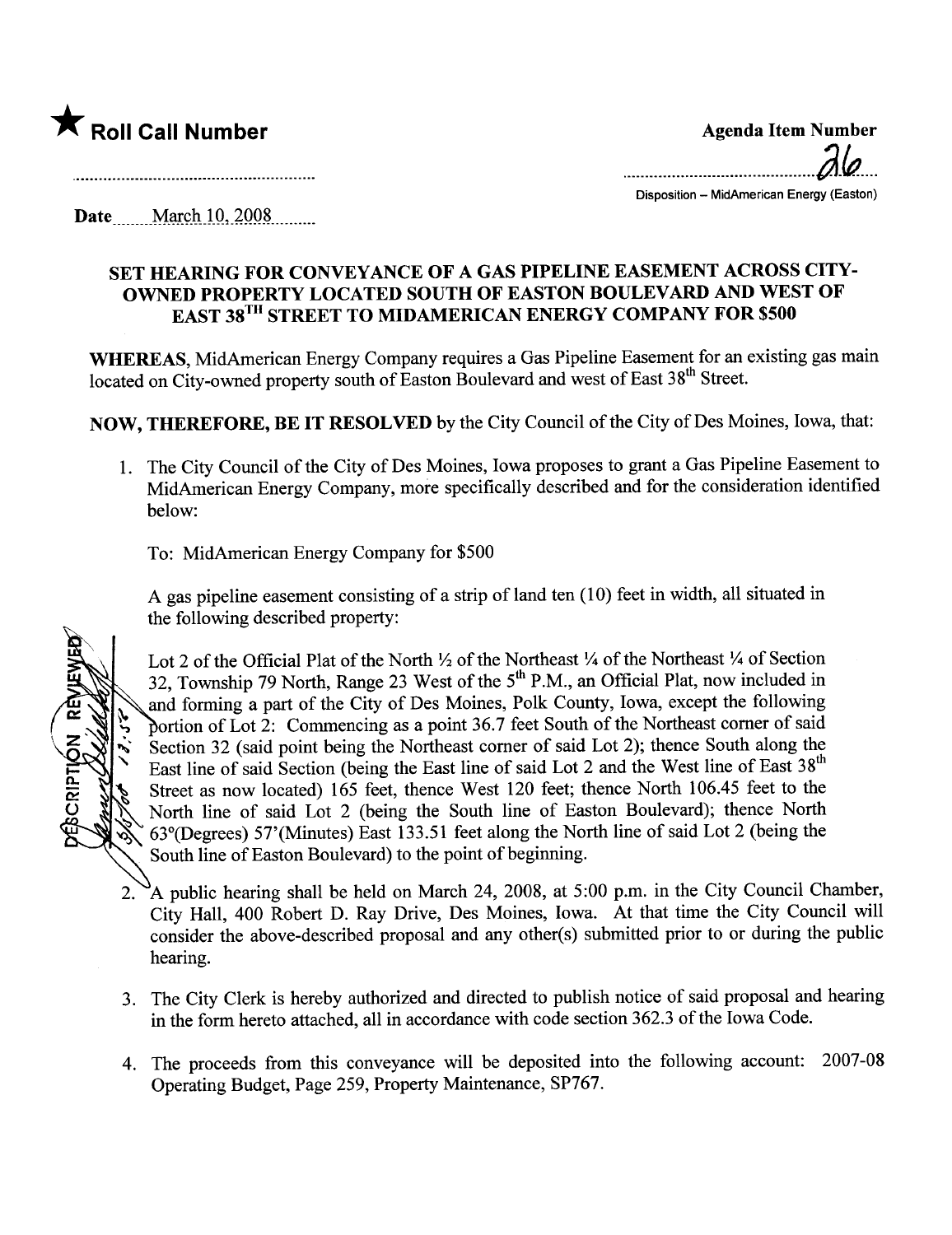

Date March 10, 2008

to adopt.

**Agenda Item Number**  $\varphi_{\scriptscriptstyle\ldots}$ 

Disposition - MidAmerican Energy (Easton)

APPROVED AS TO FORM:

ra V. nank

Glenna K. Frank **Assistant City Attorney** 

 $\overline{\phantom{a}}$ 

| <b>COUNCIL ACTION</b>                    | <b>YEAS</b> | <b>NAYS</b> | <b>PASS</b> | <b>ABSENT</b> | <b>CERTIFICATE</b>                                                                                                                                                                                                                                                                                                         |
|------------------------------------------|-------------|-------------|-------------|---------------|----------------------------------------------------------------------------------------------------------------------------------------------------------------------------------------------------------------------------------------------------------------------------------------------------------------------------|
| <b>COWNIE</b>                            |             |             |             |               |                                                                                                                                                                                                                                                                                                                            |
| <b>COLEMAN</b>                           |             |             |             |               | I, DIANE RAUH, City Clerk of said City hereby<br>certify that at a meeting of the City Council of<br>said City of Des Moines, held on the above date,<br>among other proceedings the above was adopted.<br>IN WITNESS WHEREOF, I have hereunto set my<br>hand and affixed my seal the day and year first<br>above written. |
| <b>HENSLEY</b>                           |             |             |             |               |                                                                                                                                                                                                                                                                                                                            |
| <b>KIERNAN</b>                           |             |             |             |               |                                                                                                                                                                                                                                                                                                                            |
| <b>MAHAFFEY</b>                          |             |             |             |               |                                                                                                                                                                                                                                                                                                                            |
| <b>MEYER</b>                             |             |             |             |               |                                                                                                                                                                                                                                                                                                                            |
| <b>VLASSIS</b>                           |             |             |             |               |                                                                                                                                                                                                                                                                                                                            |
| <b>TOTAL</b>                             |             |             |             |               |                                                                                                                                                                                                                                                                                                                            |
| <b>APPROVED</b><br><b>MOTION CARRIED</b> |             |             |             |               |                                                                                                                                                                                                                                                                                                                            |
| Mayor                                    |             |             |             |               | City Clerk                                                                                                                                                                                                                                                                                                                 |